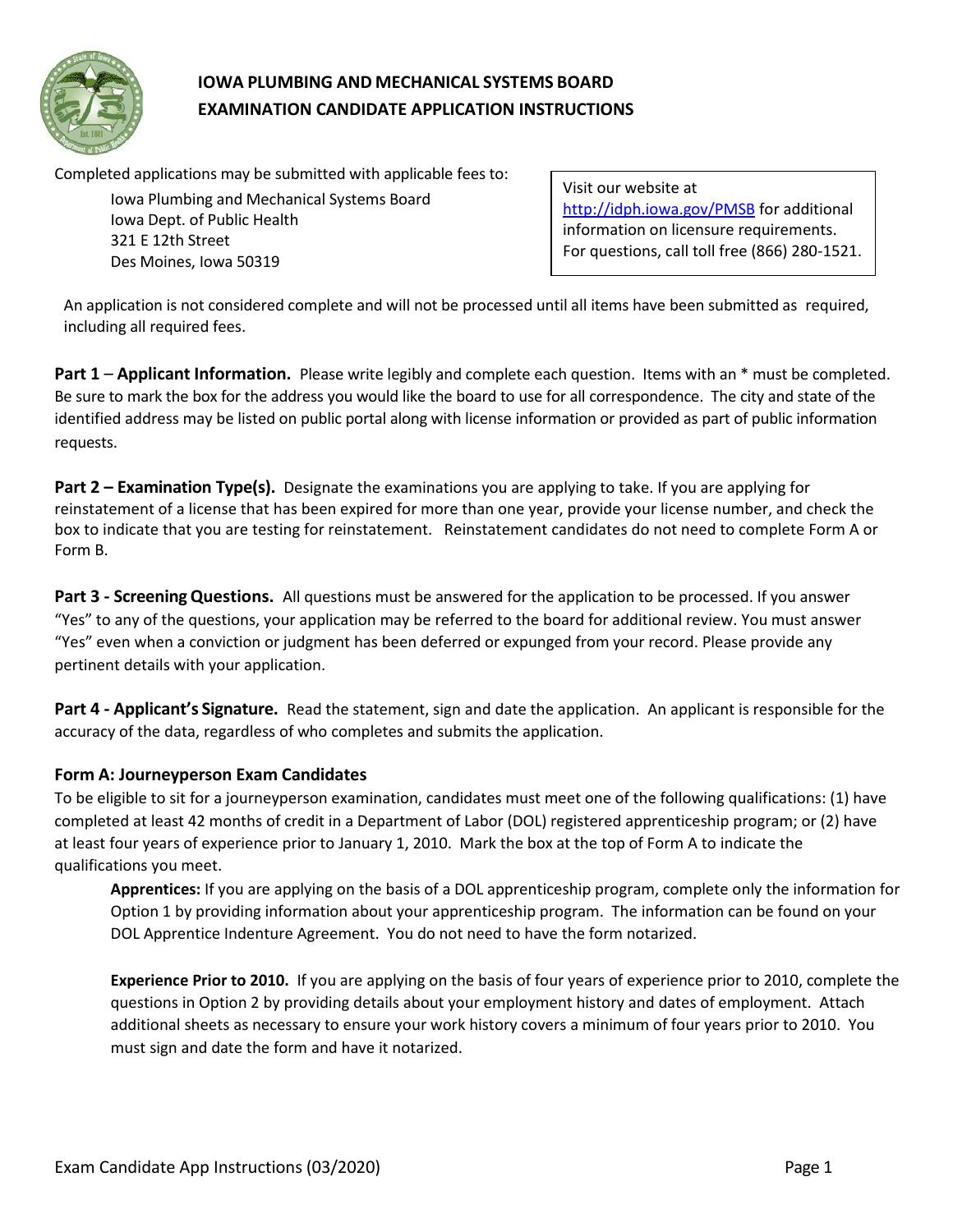# **Form B: Master Exam Candidates**

To be eligible to sit for a master examination, candidates must meet one of the following qualifications: (1) must have been previously licensed as a journeyperson AND have two years of journeyperson work experience in the applicable discipline; or (2) must have been previously licensed as a master in the applicable discipline in another state or jurisdiction. Mark the box at the top of Form B to indicate the qualifications you meet.

**Journeyperson with 2 Years of Work Experience:** If you are applying on the basis of holding a journeyperson license with at least two years of journeyperson work experience, complete the information for Option 1 by listing your previous journeyperson licenses AND listing your journeyperson work experience. Provide details about the licenses by identifying the license number, issue date and expiration date, state or local jurisdiction that issued the license, license type or trade, and contact information (phone or website) where the license can be verified if necessary. In addition, you must provide details about your journeyperson work experience that demonstrates a minimum of two years of experience.

**Previous Master License.** If you are applying on the basis having been previously licensed as a master in the applicable discipline, complete the questions in Option 2 by providing details about your previous master licenses. Identify the license number, issue and expiration dates, state or jurisdiction that issued the license, license trade or type, and contact information (phone or website) where the license can be verified.

# **Fee Information**

Include a check or money order, made payable to Plumbing & Mechanical Systems Board or PMSB, for \$35 for each examination you are applying to take.

#### **Next Steps in the Process**

After a complete application and all required fees have been submitted, your application will be reviewed to determine if you meet the exam candidate qualifications. If you do not meet the qualifications your application will be returned with a letter indicating the application deficiencies. You must complete and return your application to be processed.

- 1. When approved, applicants will be sent an exam candidate approval letter. The letter will be emailed if you have a valid email address. The exam approval letter will provide you with an Exam Candidate ID number, program ID number, and a list of the examinations that the approval is valid for.
- 2. Follow the contact information provided in the letter to schedule your examination through the board's approved examination provider (Kirkwood Community College). The exam can be scheduled at one of the 15 different test centers throughout Iowa. You must pay an examination fee directly to Kirkwood each time you sit for the examination.
- 3. Visit Kirkwood's website (provided in the approval letter or link from the Examination page on the board website) to see a list of allowed resources during the exam (Ex: Code books, calculator, etc.).
- 4. After passing the examination, submit an application for Post-Examination Licensure. NOTE: A license is NOT automatically issued to you. You must submit the post-exam licensure application. The application can be submitted online or downloaded from our website. <http://idph.iowa.gov/pmsb/> Follow the links for "Licensure" and "Post-Examination Licensure." Also be advised that exam scores are only valid for two years. If you are an apprentice, you must have completed your apprenticeship before a journeyperson license can be issued.

Approval for the examination is valid for one year and only for the specific examinations indicated on your approval letter. You are allowed to sit for the exam as many times as necessary during the approval period (a fee must be paid to Kirkwood for each exam retake, however). After the exam approval period has expired, a new Exam Candidate Application must be submitted if needed.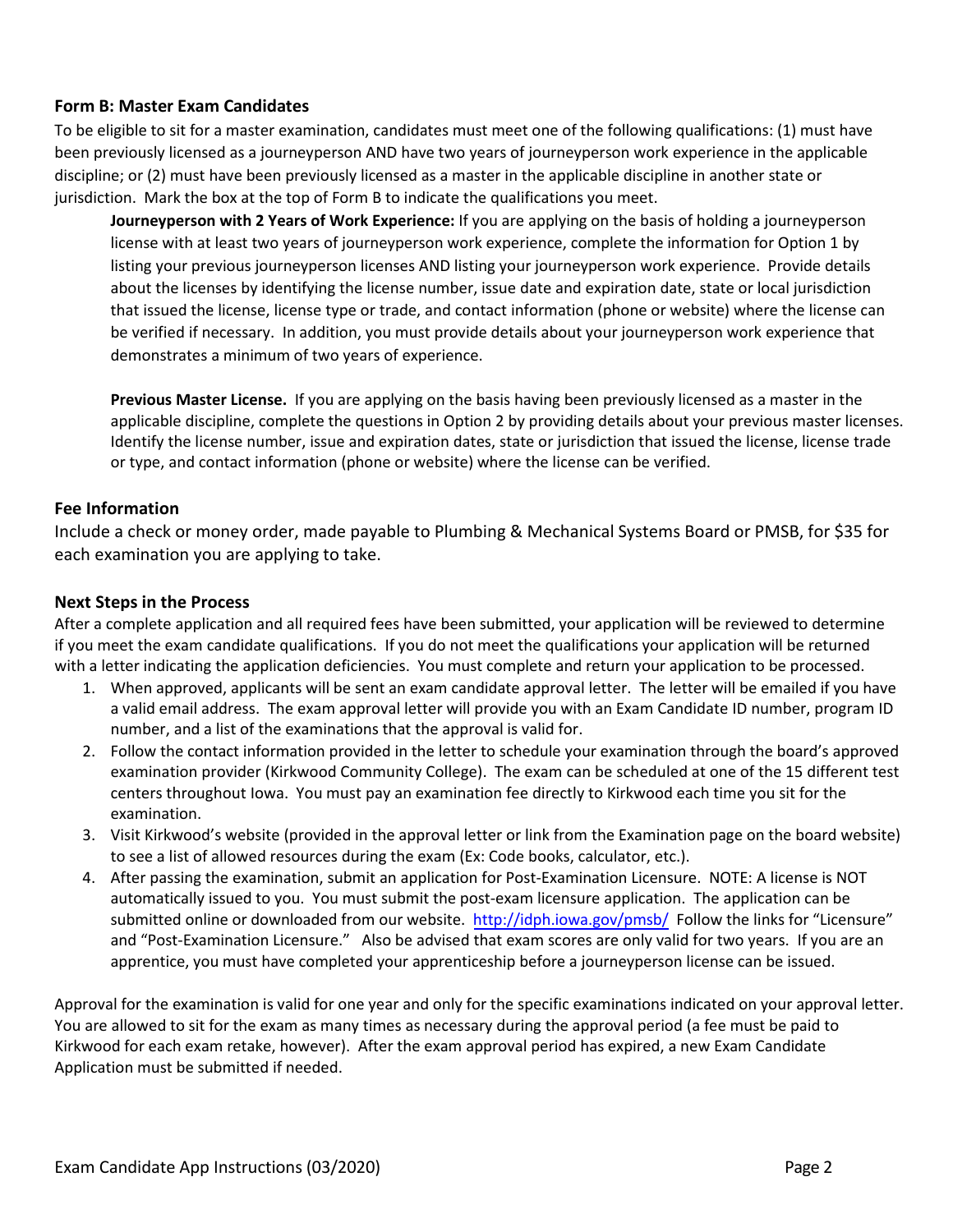

# **Iowa Plumbing & Mechanical Systems Board Examination Candidate Application**

Submit completed applications & fee to: Plumbing & Mechanical Systems Board; Iowa Dept. of Public Health; 321 E 12<sup>th</sup> St; Des Moines, IA 50319

#### **Part 1: Applicant Information - All items indicated with an \* must be completed.**

| Name (First, MI, Last) *                                                                                                                                                |                       |          | Telephone *(           |                          |
|-------------------------------------------------------------------------------------------------------------------------------------------------------------------------|-----------------------|----------|------------------------|--------------------------|
| Personal Mailing Address*                                                                                                                                               |                       |          | E-mail Address         |                          |
| $City *$                                                                                                                                                                | State *               | County * |                        | Zip Code *               |
| <b>Business Name</b>                                                                                                                                                    |                       |          | Telephone (            |                          |
| <b>Business Address</b>                                                                                                                                                 |                       |          |                        |                          |
| <b>Business City</b>                                                                                                                                                    | <b>Business State</b> |          | <b>Business County</b> | <b>Business Zip Code</b> |
| Please check which address to send correspondence: Personal $\Box$<br>**This address may be listed on public portal license search along with your license information. |                       |          | Business □             |                          |

**Privacy Act Notice:** Disclosure of your Social Security Number is required by 42 U.S.C. § 666(a)(13), Iowa Code §252J.8(1), §261.126(1), and §272D.8(1). The number will be used in connection with the collection of child support obligations, college student loan obligations, and debts owed to the state of Iowa, and as an internal means to accurately identify licensees, and may also be shared with taxing authorities as allowed by law including Iowa Code § 421.18.

| Social Security Number * | Date of Birth * |
|--------------------------|-----------------|
|                          |                 |

# **Part 2: Examination Type(s)**

| Designate the examinations you are applying to take. Journeyperson candidates must also complete Form A. Master<br>examination candidates must also complete Form B. Licensure reinstatement candidates, no additional forms are<br>required. All applicants must also complete the Screening Questions & Applicant Signature sections. |                                    |                                                                 |  |  |  |  |
|-----------------------------------------------------------------------------------------------------------------------------------------------------------------------------------------------------------------------------------------------------------------------------------------------------------------------------------------|------------------------------------|-----------------------------------------------------------------|--|--|--|--|
| License #                                                                                                                                                                                                                                                                                                                               |                                    | $\Box$ Check this box if you are testing for reinstatement of a |  |  |  |  |
| (if currently licensed)                                                                                                                                                                                                                                                                                                                 |                                    | license that has been expired for more than one year.           |  |  |  |  |
| Plumbing $\Box$ HVAC/R $\Box$ Hydronics $\Box$ Mechanical $\Box$ Sheet Metal<br>Journeyperson                                                                                                                                                                                                                                           |                                    |                                                                 |  |  |  |  |
| Plumbing $\Box$ HVAC/R $\Box$ Hydronics $\Box$ Mechanical<br>Master                                                                                                                                                                                                                                                                     |                                    |                                                                 |  |  |  |  |
|                                                                                                                                                                                                                                                                                                                                         |                                    |                                                                 |  |  |  |  |
| $\sim$ 1.1                                                                                                                                                                                                                                                                                                                              | $\cdots$<br>$\cdots$ $\cdots$<br>. | .<br>at the time<br>.                                           |  |  |  |  |

| <b>Fee Table</b>    | Plumbing | HVAC/R | Hydronics | Mechanical | <b>Sheet Metal</b> | Subtotal                   | Total |
|---------------------|----------|--------|-----------|------------|--------------------|----------------------------|-------|
| Journey Level Tests |          |        |           |            |                    | $$35.00 \times #$ of tests |       |
| Master Level Tests  |          |        |           |            | N/A                | $$35.00 \times #$ of tests |       |
|                     |          |        |           |            |                    | Total due                  |       |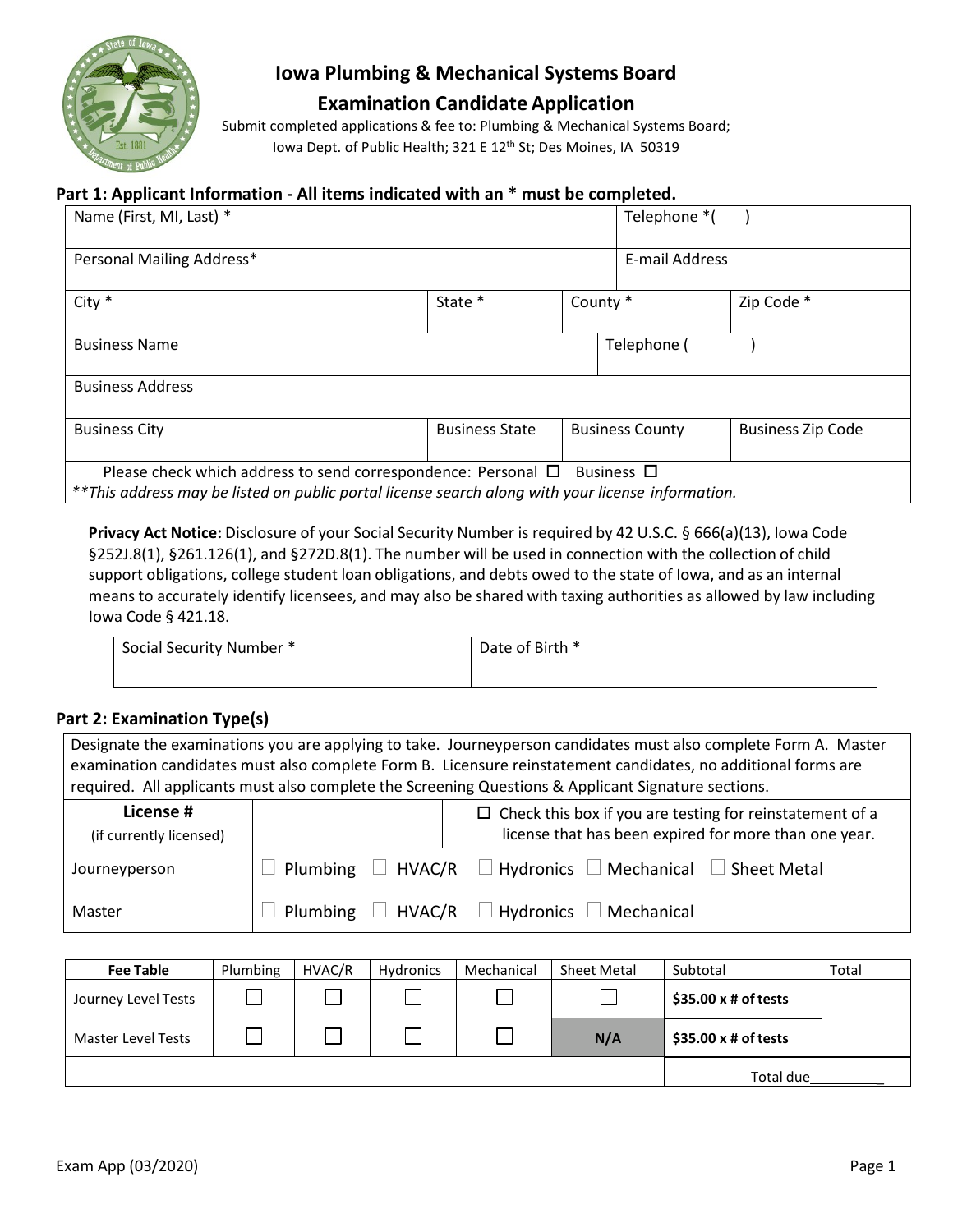# **Part 3: Screening Questions\* (All Required)**

| The following questions must be answered. If you answer "Yes" to questions below (1) attach a signed letter of            |            |  |  |  |  |  |
|---------------------------------------------------------------------------------------------------------------------------|------------|--|--|--|--|--|
| explanation providing the details of the incident, (2) attach a copy of any court ordered evaluations, showing completion |            |  |  |  |  |  |
| and recommendations, and (3) attach a copy of all official court documents regarding your conviction/malpractice suit,    |            |  |  |  |  |  |
| including final disposition and/or settlement. Your application will be referred to the lowa Plumbing and Mechanical      |            |  |  |  |  |  |
| Systems Board for review. You must answer "Yes" even when a conviction or judgment has been deferred or expunged          |            |  |  |  |  |  |
| from your record.                                                                                                         |            |  |  |  |  |  |
| Do you have a medical condition, which in any way currently impairs or limits your ability to perform the                 | $\Box$ Yes |  |  |  |  |  |
| duties of this profession? Medical Condition: means any physiological, mental, or psychological condition,                | $\Box$ No  |  |  |  |  |  |
| impairment, or disorder, including drug addiction and alcoholism.                                                         |            |  |  |  |  |  |
| Have you, within the past 5 years, engaged in the illegal or improper use of drugs or other chemical                      | $\Box$ Yes |  |  |  |  |  |
| substances?                                                                                                               | $\Box$ No  |  |  |  |  |  |
| Have you ever been convicted of, or entered a plea of no contest to a misdemeanor or felony crime?                        | $\Box$ Yes |  |  |  |  |  |
| (Other than minor traffic violations with fines under \$250). You must answer YES, if the court expunged                  |            |  |  |  |  |  |
| the matter or the court deferred judgment.                                                                                | $\Box$ No  |  |  |  |  |  |
| Has any state or other jurisdiction of the United States or any other nation ever limited, restricted, warned,            | $\Box$ Yes |  |  |  |  |  |
| censured, placed on probation, suspended, revoked, or otherwise disciplined a professional license,                       |            |  |  |  |  |  |
| permit, registration, or certification issued to you?                                                                     | $\Box$ No  |  |  |  |  |  |
| Have there ever been judgments or settlements paid on your behalf as a result of a professional liability                 | $\Box$ Yes |  |  |  |  |  |
| case?                                                                                                                     | $\Box$ No  |  |  |  |  |  |
| Have you ever had a license, permit, registration, or certification denied, suspended, revoked, or otherwise              | $\Box$ Yes |  |  |  |  |  |
| disciplined by a certification body?                                                                                      | $\Box$ No  |  |  |  |  |  |
| If answering Yes to any of the above questions, please explain. Attach additional sheets if necessary.                    |            |  |  |  |  |  |
|                                                                                                                           |            |  |  |  |  |  |
|                                                                                                                           |            |  |  |  |  |  |
|                                                                                                                           |            |  |  |  |  |  |
|                                                                                                                           |            |  |  |  |  |  |

# **Part 4: Applicant Signature**

I certify that I have carefully read the questions on this application and have answered them completely and truthfully. I declare under penalty of perjury that my answers, and all other statements or information submitted by me in this application process, including answers supplied on either Form A or Form B, are true and correct. If it is determined at any time that I have provided misleading or false information on, or in support of, this application, I understand that my license may be subject to disciplinary action, license revocation and criminal prosecution.

I also understand that this application is a public record in accordance with Iowa Code chapter 22 and that application information is public information, subject to the exceptions contained in Iowa law. Finally, in submitting this application, I consent to any reasonable inquiry, including a licensing audit that may be necessary, to verify the information I have provided on, or in conjunction with, this application. An applicant is responsible for the accuracy of the data regardless of who completes and submits the applicant's licensure application.

All fees are nonrefundable. Incomplete applications shall be considered invalid after 90 days and shall be destroyed.

| Applicant's Signature*  | Date* |
|-------------------------|-------|
| Applicant Printed Name* |       |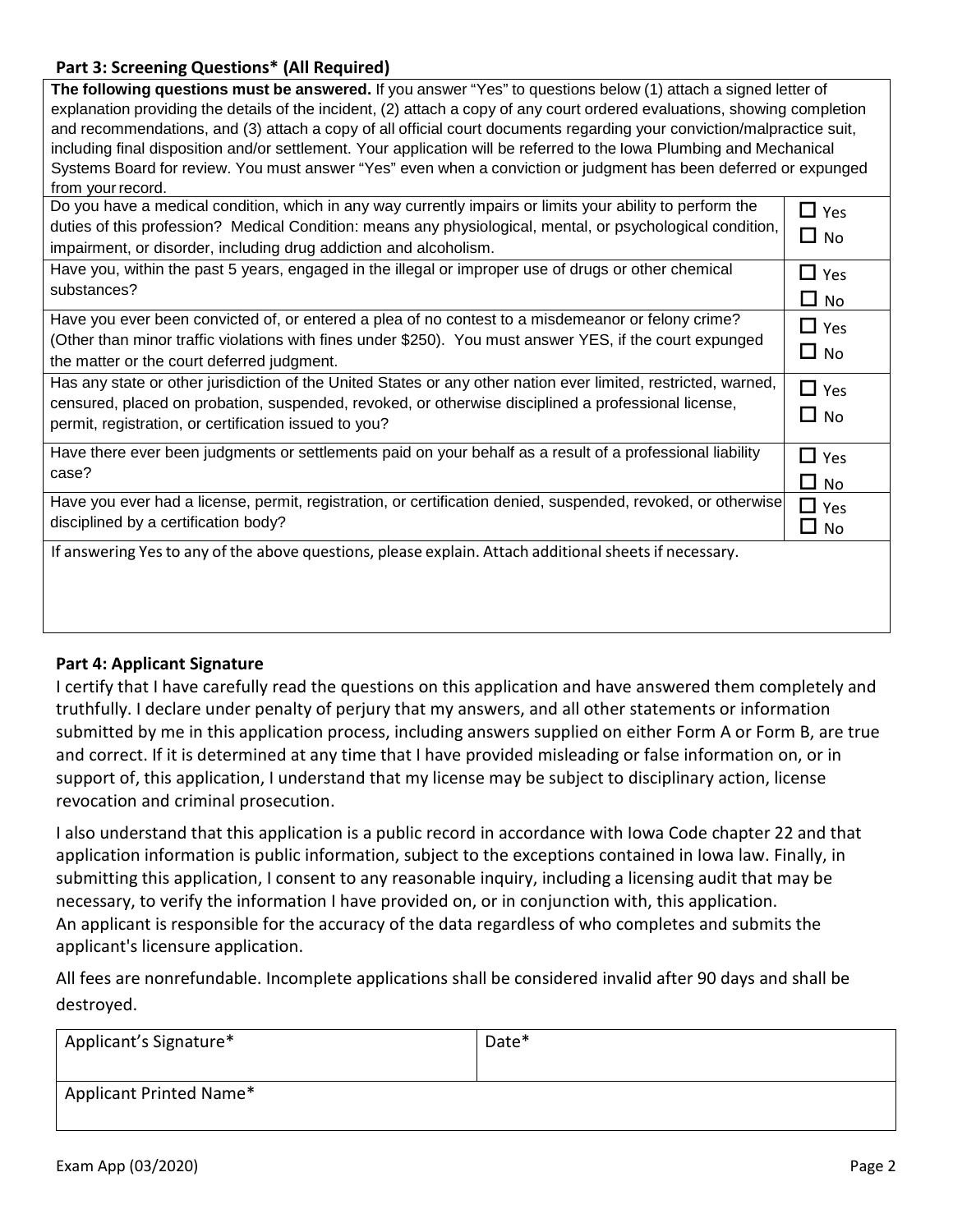| <b>FORM A: Journeyperson Exam Candidates</b>                                                                                   |                                                                                      |                              |                                               |  |  |  |  |
|--------------------------------------------------------------------------------------------------------------------------------|--------------------------------------------------------------------------------------|------------------------------|-----------------------------------------------|--|--|--|--|
|                                                                                                                                | Select the exam qualifications that you meet and complete the information requested. |                              |                                               |  |  |  |  |
| $\Box$ Option 1: Department of Labor Apprenticeship $\Box$ Option 2: Four years of experience prior to 1/1/2010                |                                                                                      |                              |                                               |  |  |  |  |
| Option 1: Candidates must have completed at least 42 months of credit in a Dept. of Labor registered apprenticeship program.   |                                                                                      |                              |                                               |  |  |  |  |
| Please provide the following information from the Department of Labor Office of Apprenticeship Apprentice Indenture Agreement. |                                                                                      |                              |                                               |  |  |  |  |
| Apprentice Identification Number *:                                                                                            |                                                                                      | Apprenticeship Start Date *: | Anticipated Completion Date*:                 |  |  |  |  |
|                                                                                                                                |                                                                                      |                              |                                               |  |  |  |  |
| Have you been issued advanced apprenticeship credit? $\square$ Yes $\square$ No                                                |                                                                                      |                              |                                               |  |  |  |  |
| If yes, for how many hours?                                                                                                    |                                                                                      |                              |                                               |  |  |  |  |
| Sponsor Name*:                                                                                                                 |                                                                                      |                              | Sponsor Department of Labor Program Number *: |  |  |  |  |
|                                                                                                                                |                                                                                      |                              |                                               |  |  |  |  |
| Sponsor Phone Number*                                                                                                          |                                                                                      | Sponsor E-mail Address       |                                               |  |  |  |  |
|                                                                                                                                |                                                                                      |                              |                                               |  |  |  |  |
| Sponsor Mailing Address *                                                                                                      |                                                                                      | City, State Zip*             |                                               |  |  |  |  |
|                                                                                                                                |                                                                                      |                              |                                               |  |  |  |  |
|                                                                                                                                |                                                                                      |                              |                                               |  |  |  |  |

**Option 2:** Candidates must have at least four years of experience prior to 2010. Complete the section, sign & notarize. **Notarized Affidavit of Employment Prior to 2010**

I understand that this Notarized Affidavit of Employment is to be filed with the Iowa Plumbing and Mechanical Systems Board in conjunction with an exam candidate application. All statements contained herein are true and correct to the best of my knowledge. I understand that false or incorrect information provided by me in this verification or in my application for examination may result in the denial of a license application or revocation of a license, and may also subject me to civil and criminal proceedings. I understand that I may be required to provide additional information in support of this affidavit, and agree that all information in this affidavit and in my application may be verified and investigated.

**I attest that I have met the work experience requirement necessary to sit for a journey level examination; specifically, that I possess at least forty-eight months of work experience completed prior to January 1, 2010, equivalent to a licensed apprentice. My experience was obtained at the following employers during the time periods listed.**

| Employer                                                                        | City, State |               | Dates: MM/DD/YYYY to MM/DD/YYYY |
|---------------------------------------------------------------------------------|-------------|---------------|---------------------------------|
|                                                                                 |             |               |                                 |
|                                                                                 |             |               |                                 |
|                                                                                 |             |               |                                 |
|                                                                                 |             |               |                                 |
| <b>Printed Name of Applicant:*</b>                                              |             | Date Signed:* |                                 |
| <b>Applicant Signature:</b>                                                     |             |               |                                 |
|                                                                                 |             |               |                                 |
| Sworn and Subscribed before me this ________ day of ________________, 20______. |             |               | Notary Stamp or Seal            |
| <b>Notary Public Signature</b>                                                  |             |               |                                 |